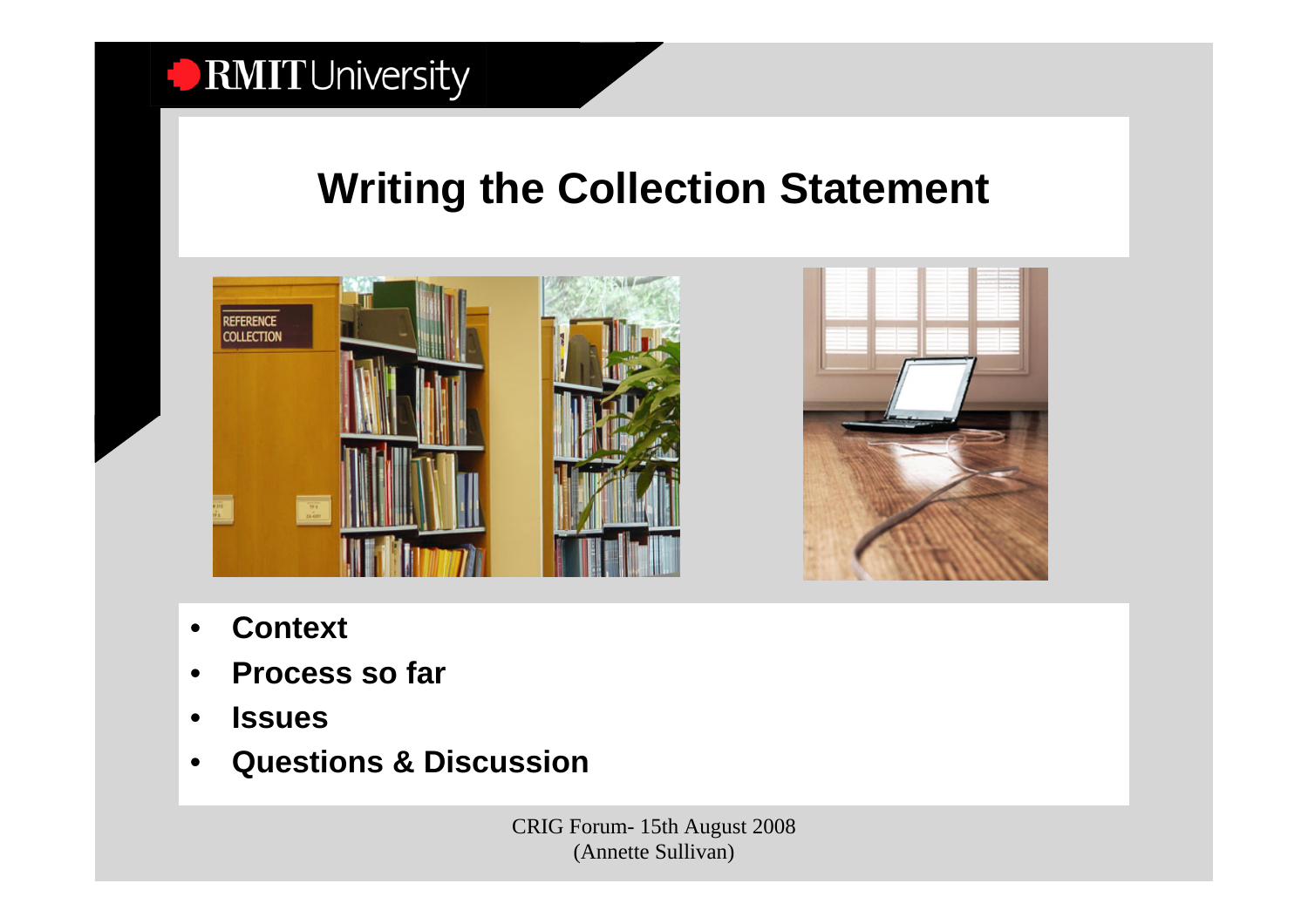# **Reference Collections @RMIT**

#### •**PRINT REF Items:**

- $\bullet$ Brunswick Reference **701**
- •Bundoora Reference **5893**
- •BundooraEast Reference 393
- •Business Reference **1366**
- •Carlton Reference 1279
- Swanston Reference 6488
- • **TOTAL Print REF items = 16120(No recent usage surveys, anecdotal low usage)**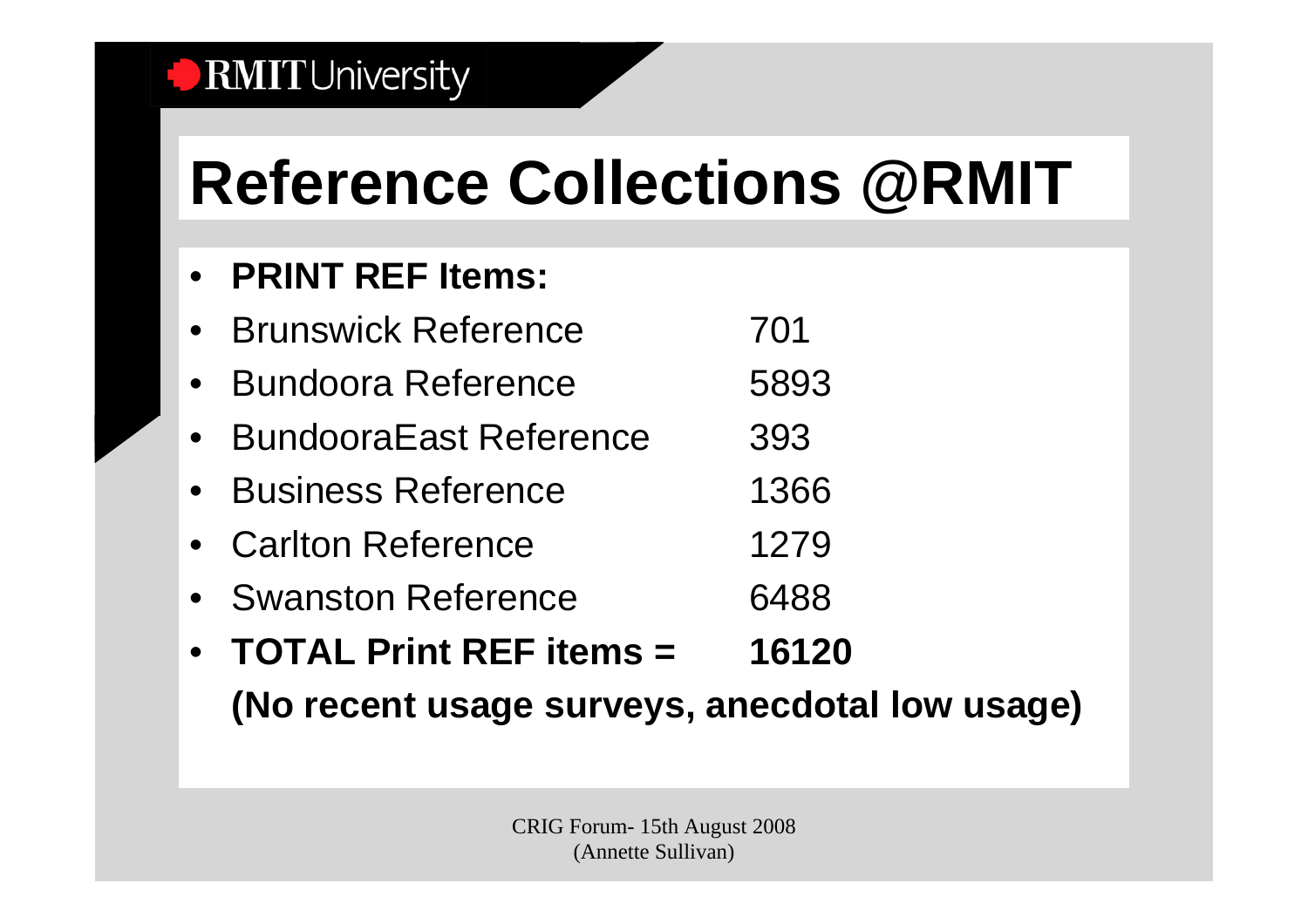## **eReference Collections @RMIT**

- Credo Reference = 100 titles
- CRC Netbase = 2980 titles
- •Gale Virtual Reference Collection = 65 titles
- •Knovel  $= 447$  titles
- •Major Reference Works = 5 titles
- •Oxford Reference Online = 107 titles
- Referex = 1607 titles
- SIAM Ref collection = 336 titles
- Springer eReference Works = 50 titles
- •Wiley Reference = 15 titles
- **TOTAL = 5712 titles (Usage stats avail)**



Microsoft Excel Worksheet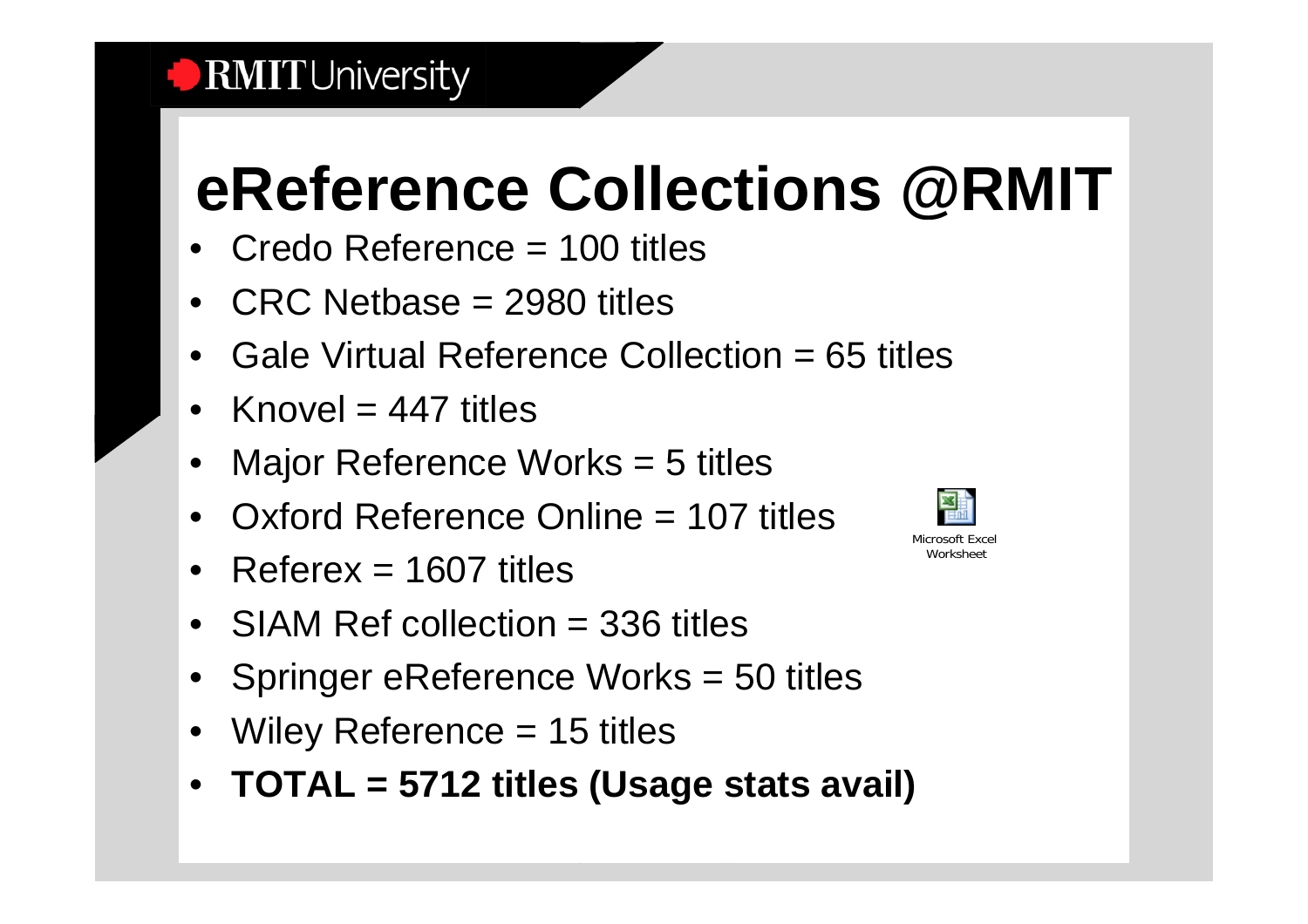## **Reference responsibilities**

- • Library Managers – resp for REF coll @ sites (space planning)
- •HE and VET REF budgets (mono/serial)
- Electronic Resources Group e-book & d'b approval
- • REF Librarians – assist w selection, deselection, maintenance & IST. Daily usage & promotion.
- • School Liaison Librarians – selection/deselection in specific subject areas
- Teachers recommend items/review items for W/D
- • Library Resources & Access – cataloguing/amendments/withdrawals from catalogue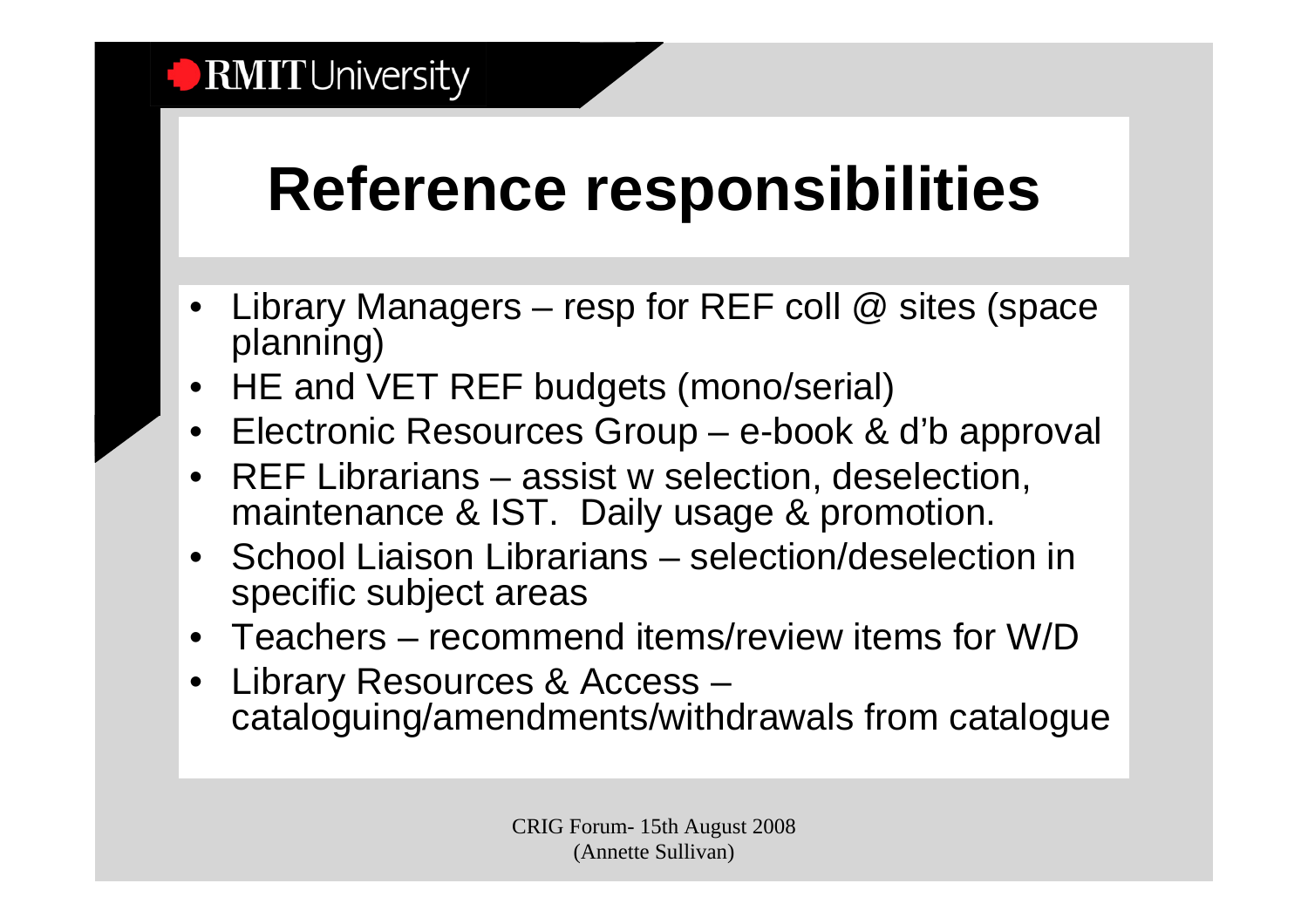# **Imperatives for REF statement**

- •No REFERENCE collection statement
- •Acknowledge shift from print to electronic
- • Provide guidelines for selection & weeding (incl what roles various staff play in the processes)
- •Collection Analysis (by Dewey ranges) 2007/2008
- •Collection Statements for subject areas devised & used by SLLs
- $\bullet$ Need to develop similar for REF collection across all sites
- • Want statement in place before large scale review & weeding – (esp at Swanston site).
- •Floorspace is at a 'premium'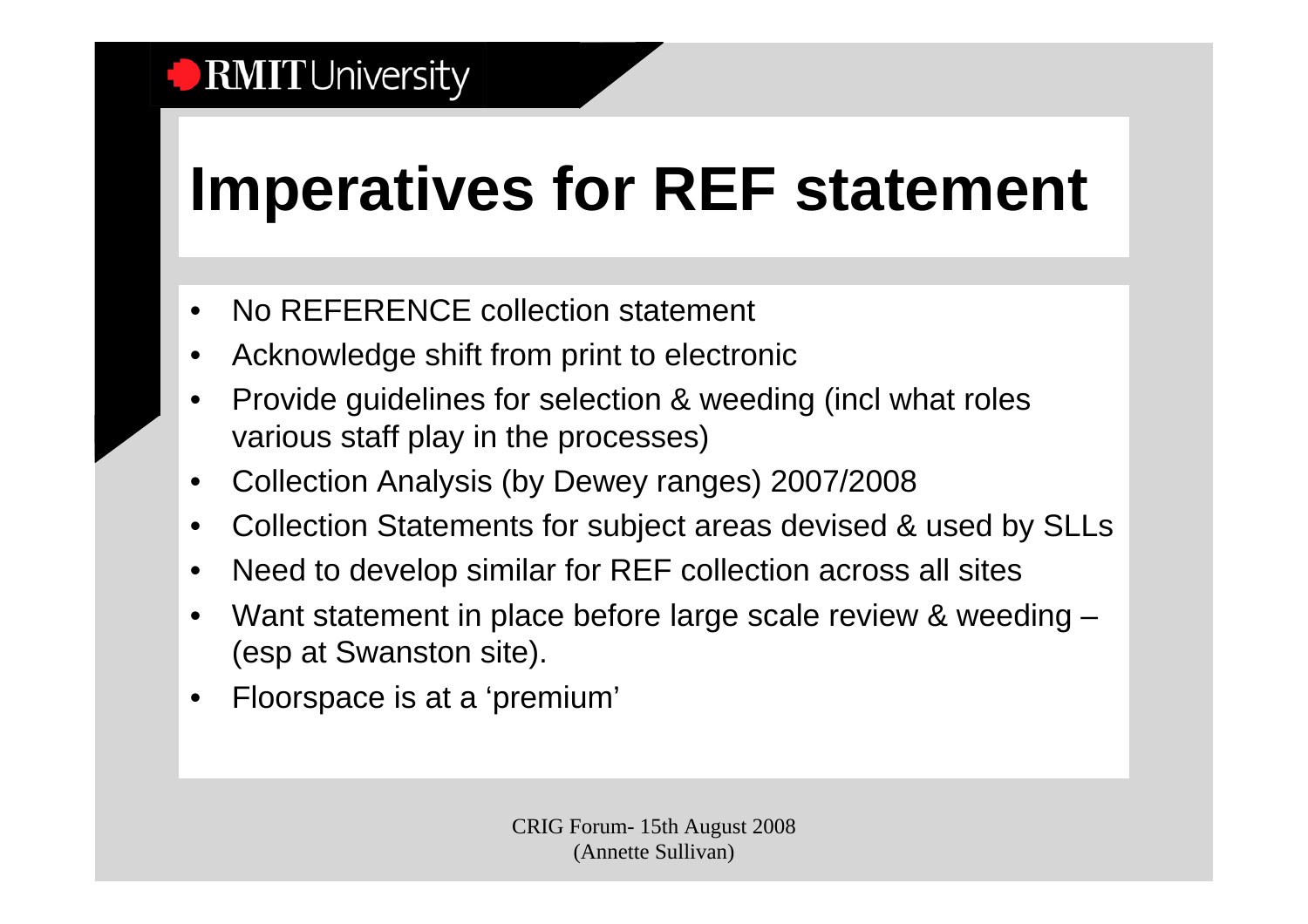## **REF Collection Statement - aims**

- •Identify the primary users of the collection
- • Clarify our collective thinking on the purpose and scope of our reference collection;
- • Write a clear collection statement that provides a framework for the development and maintenance of the collection in our 'hybrid' library across multiple sites.
- • Offer clear guidelines as to who has responsibility for the various tasks associated with the collection
- $\bullet$  Offer recommendations for raising the visibility and use of the collection.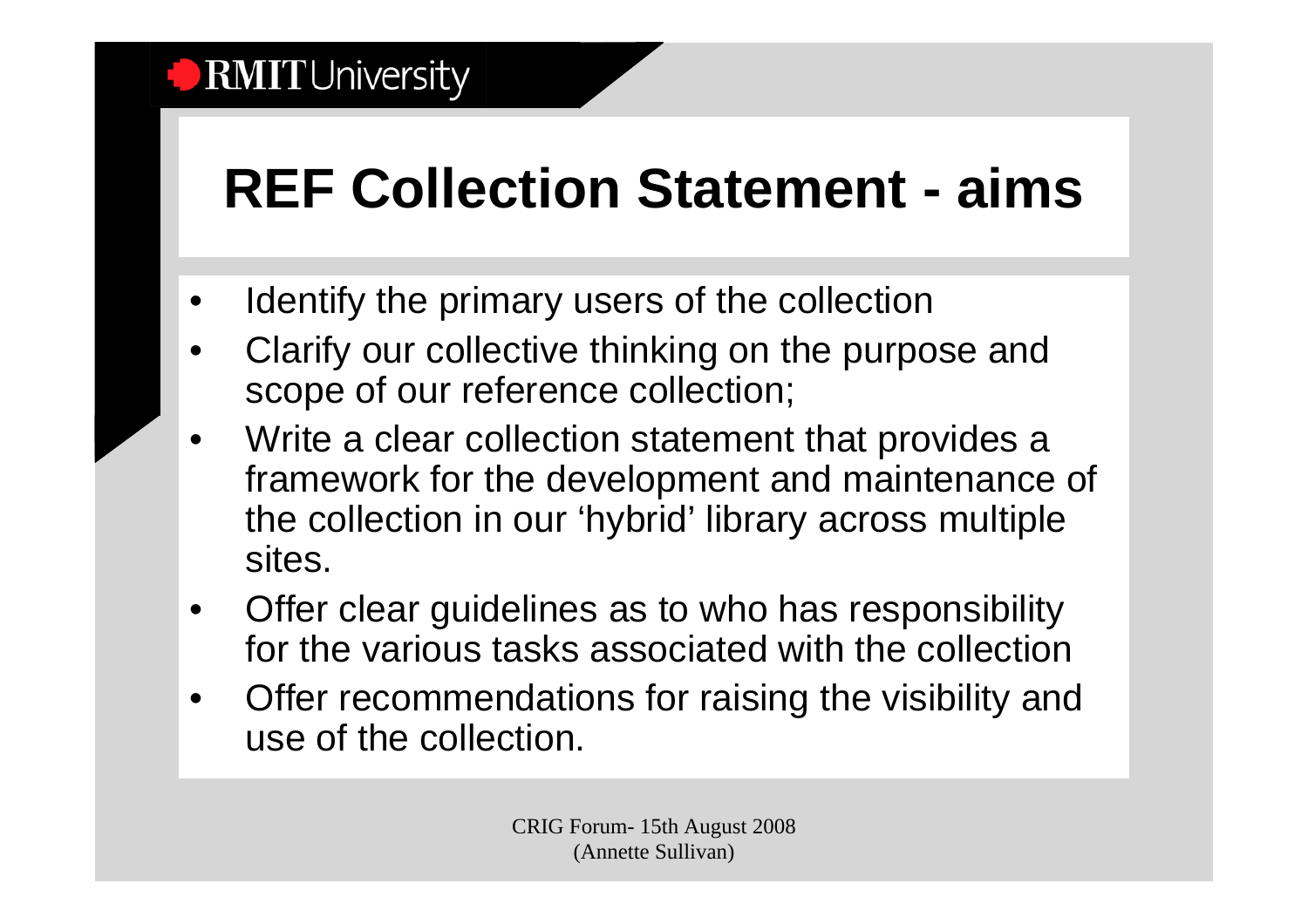## **Process so far…**

- •Look at what others have done (Aust &  $O/S$ )
- • Look at previous & current *draft* RMIT collection policy  $\checkmark$
- • Review existing collection statements for Subject Liaison Areas  $\checkmark$
- $\bullet$ Draft REF collection statement using SL template  $\checkmark$
- •Seek consultation/comment on draft  $\checkmark$
- $\bullet$ Revise draft & add subject data to table
- •Final approval and promulgation
- •Commence full-scale REF collection review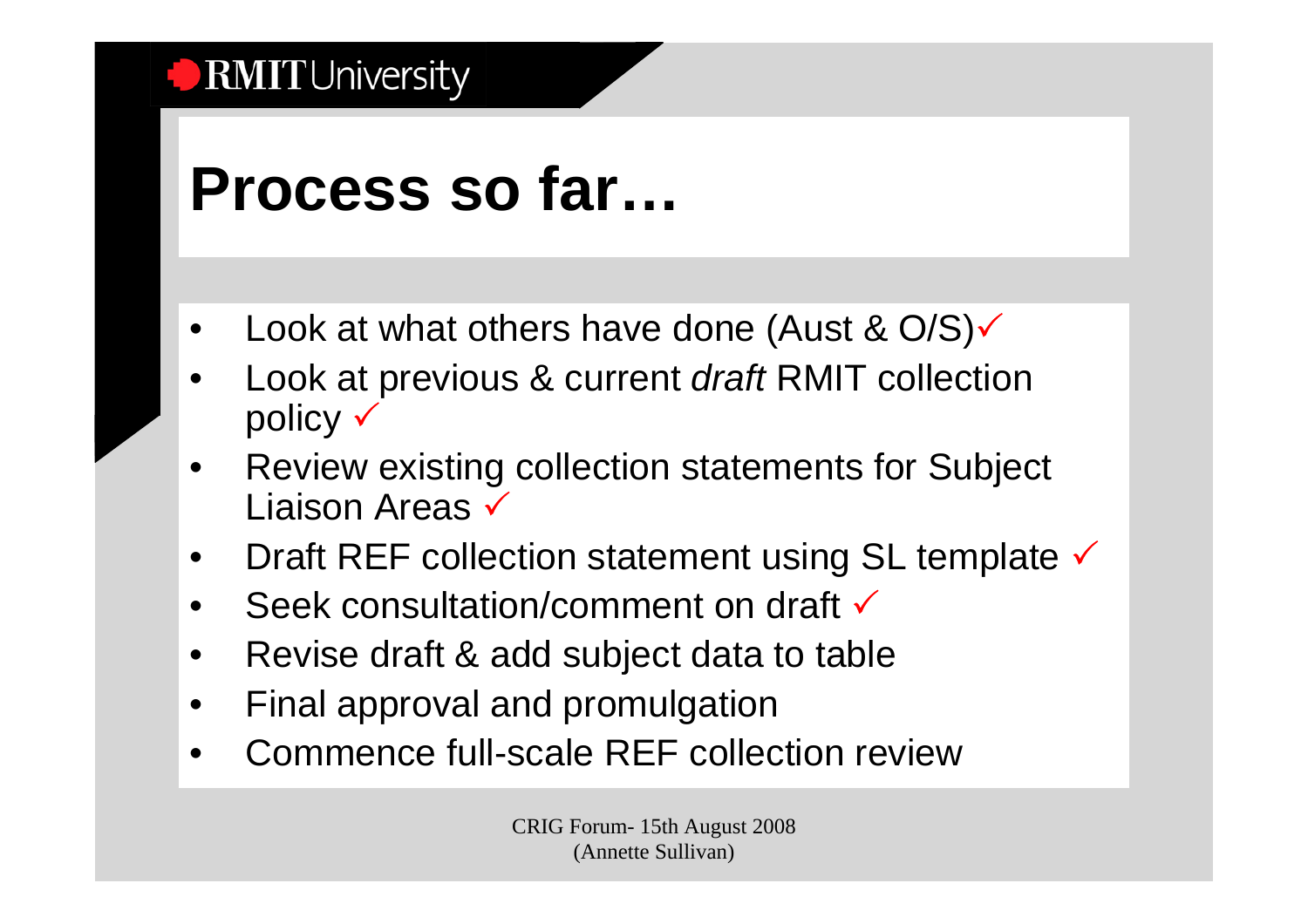

#### **Purpose/definition?**

What is a REF collection? (defined by usage or format?) Why electronic? ( Core collection, 24x7 ) Why print? ("consistently useful for answering REF Qs at that site") Why both? ( cost, availability, user-preference) Usage as Quasi open reserve??

#### **Responsibility?**

Need to clarify selection, weeding & budget responsibilities Communication & cooperation across groups essential. How are funds allocated? Local space considerations important.

### **Primary users?**

How much do we cater to general public? ( esp City campuses). Be specific about 'referrals' to other libraries. What about 'reference librarians'?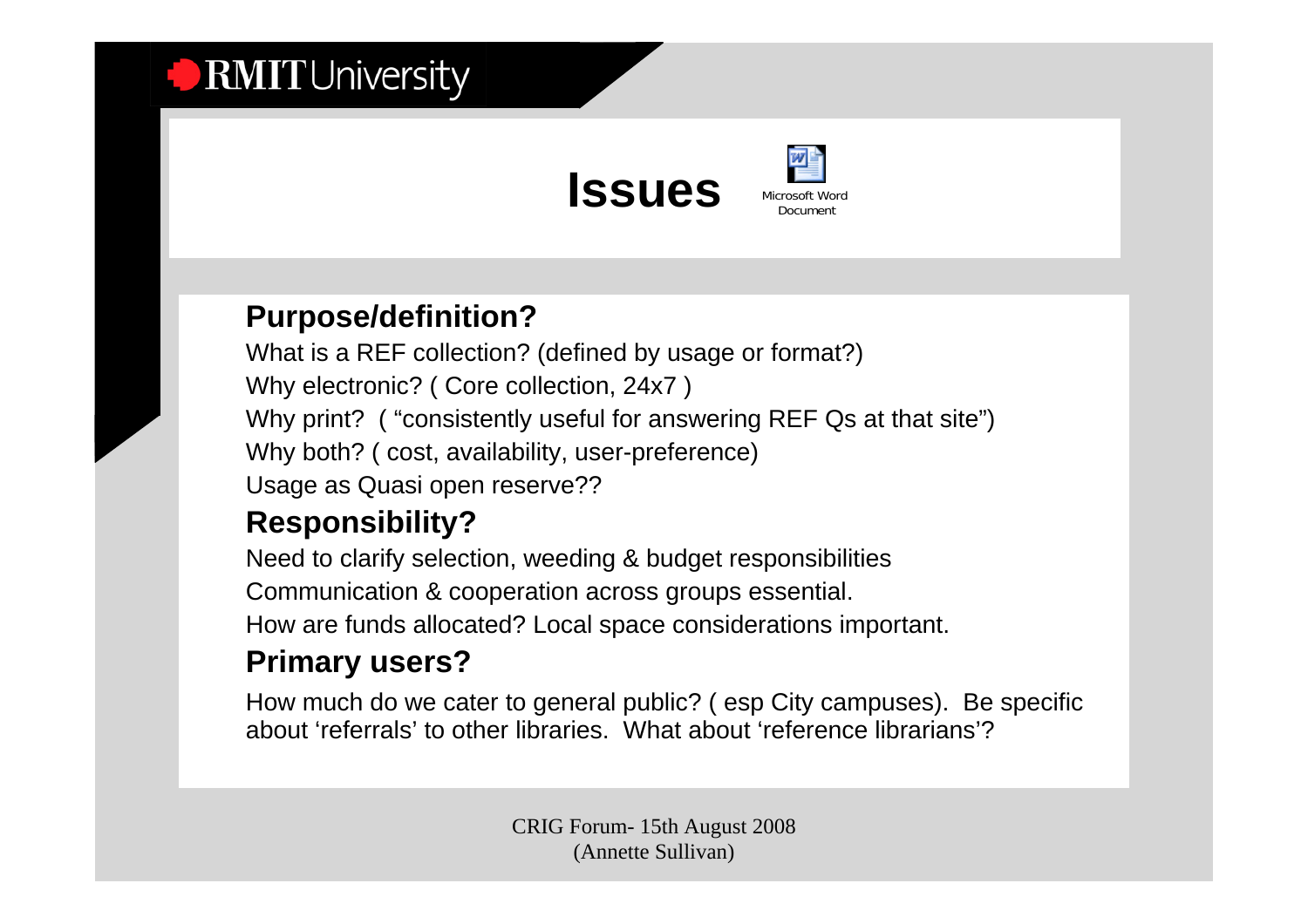## **Issues**

### **Scope?**

Selection criteria for REF?

Slightly broader than curriculum?

How to define breadth & depth across DDC ranges @ each site?

Use of modified conspectus levels in subject table

#### **Location ?**

REF or GEN or STORAGE? "Not for loan" items on GEN shelves?Duplication across sites?

Location & physical display within Library & on Lib webpage?

Some 'ready-ref' at desk? ( But not REF!)

### **Chronology?**

Do we keep backruns of older editions? Where?

CRIG Forum- 15th August 2008 (Annette Sullivan)